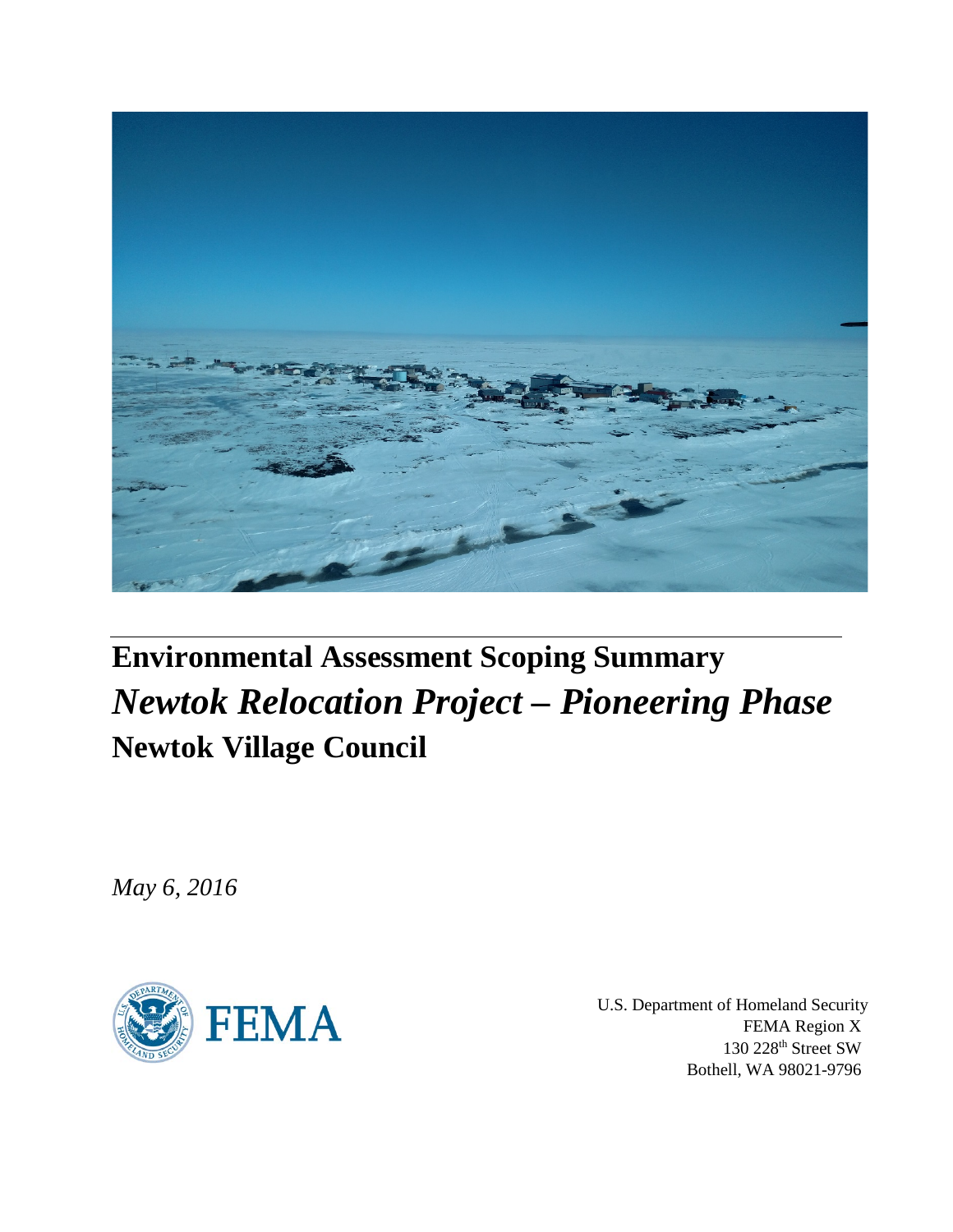#### **Introduction**

The Federal Emergency Management Agency (FEMA) has a pending Hazard Mitigation Grant Program (HMGP) funding request from the Newtok Village Council (NVC) through the Alaska Department of Homeland Security and Emergency Management (DHA&EM), which administers HMGP for FEMA. The NVC has applied for funds to relocate 12 residential structures from Newtok to Mertarvik, consistent with its *Strategic Management Plan - Newtok to Mertarvik*  (Plan) and specifically the 'Pioneering Phase' therein. Additionally, the NVC has Bureau of Indian Affairs (BIA) Tribal Transportation Program funds available to build some roads in Mertarvik which would also support the pioneering elements. The NVC also anticipates funds from the U.S. Department of Housing and Urban Development's (HUD) Office of Native American Programs Imminent Threat Grant Program that would support additional critical infrastructure for occupancy of the 12 homes once relocated to Mertarvik. The proposed or pending federal actions require review per the National Environmental Policy Act (NEPA) of 1969 and related environmental and historic preservation statutes and executive orders; as implemented by each respective agency's NEPA implementing regulations.

This report includes a summary of formal scoping activities completed for the proposed Newtok Relocation Project per NEPA and consistent with the Council on Environmental Quality's (CEQ) NEPA regulations, 40 Code of Federal Regulations Part 1501.7, *Scoping.* The purpose of 'scoping' is to inform the scope, focus, and content of an Environmental Assessment (EA). FEMA's NEPA scoping informally started in October 2015, after the project was determined programmatically eligible for funding; and included gathering available information about Newtok and Mertarvik, including prior federal environmental review and initiation of coordination with federal and state resource agencies and stakeholders.

The proposed action, for NEPA purposes, includes elements of the NVC's Plan pioneering phase. This includes FEMA-funded relocation of 12 homes from Newtok to Mertarvik and BIAfunded road construction in Mertarvik. HUD funds may be available to provide needed interim utilities to support occupancy of the homes once in Mertarvik. Furthermore, there may be other 'connected actions' funded or planned by non-federal entities that will require outlining in the EA. Early coordination was done with BIA to collaborate on an EA that would satisfy both agency's NEPA requirements, as well as with HUD in anticipation of their funding; with detailed discussion deferred to the outcome scoping and pending other NVC funding actions.

Much of the planning and details associated with this formal scoping effort were FEMAcoordinated because its proposed action, relocating 12 homes, has the most significant public interest and need for feedback. Additionally, during a FEMA site visit to Newtok on November 12, 2015 the NVC requested FEMA participate in a public meeting to explain the EA process to its residents, in the interest of transparency and community decision-making. The scoping effort was fully coordinated in advance with the NVC, DHS&EM), Alaska Department of Commerce, Community and Economic Development (DCCED), and BIA.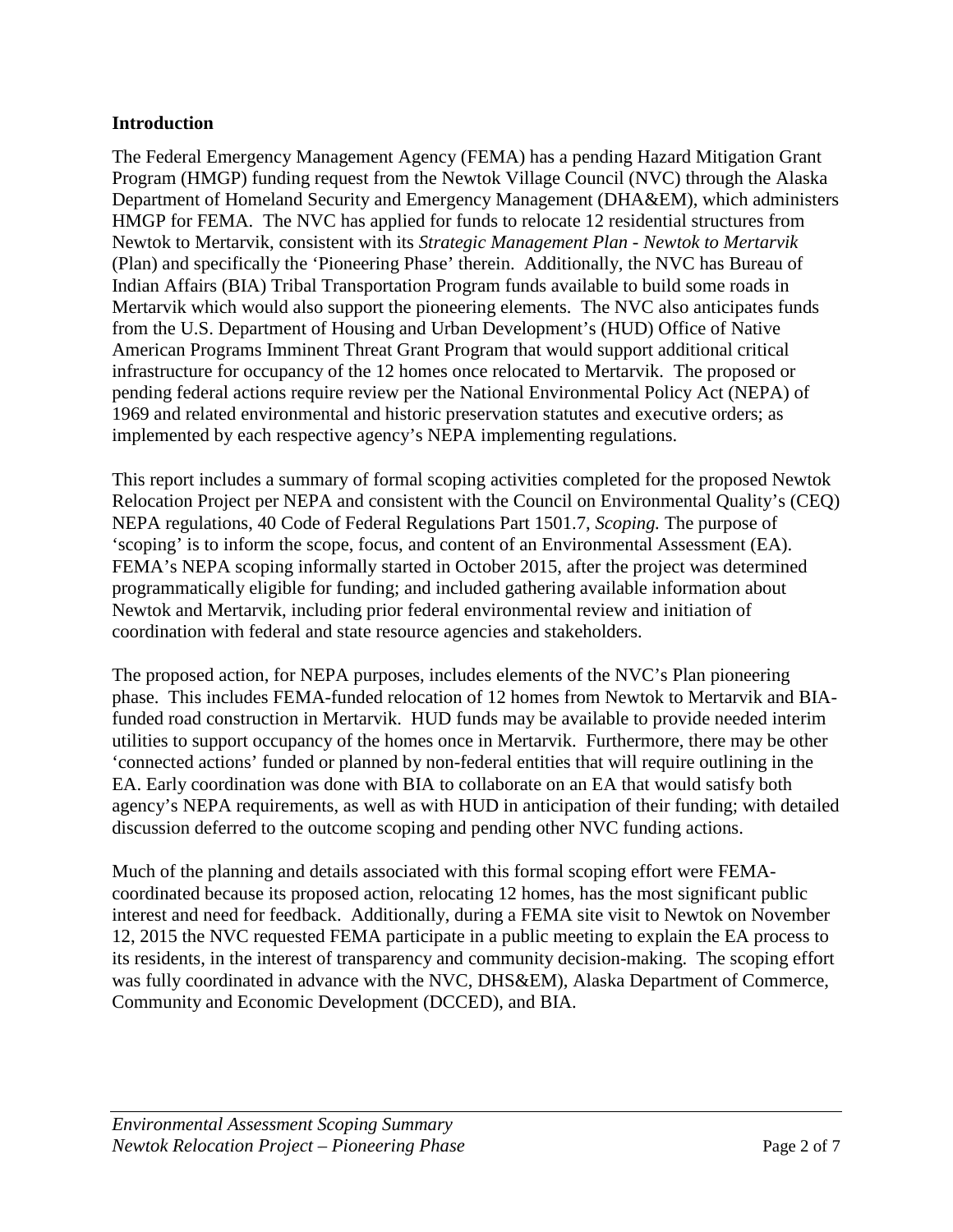# **Public and Agency Scoping Notices**

The notification of scoping efforts and the public comment period, March 25 to April 25, 2016 was done through published ads, web-posting, emails, and mailings as follows:

- Information about scoping was posted on DCCED's Newtok webpage on March 23, 2016: [https://www.commerce.alaska.gov/web/dcra/PlanningLandManagement/NewtokPlanningGro](https://www.commerce.alaska.gov/web/dcra/PlanningLandManagement/NewtokPlanningGroup.aspx) [up.aspx](https://www.commerce.alaska.gov/web/dcra/PlanningLandManagement/NewtokPlanningGroup.aspx) this included a Notice of Intent to Prepare an EA, scoping information, and comment sheet
- The Notice of Intent to Prepare EA was published in the March 23, 2016 issue of *The Delta Discovery* and in the March 24, 2016 issue of *The Tundra Drums*, which included the public meeting information and link to DCCED website for additional information
- Emails were sent on March 24, 2016 to 78 individuals making up a broad contact list for federal/state/regional/Tribal entities mostly associated with Newtok Planning Group, attached were the Notice of Intent, scoping information, and comment sheet, and an invitation to attend the April 11, 2016 agency meeting (contact list available on request)
- Direct mail was sent on March 24, 2016 to 40 individuals making up a select list (subset of emails) of federal/State/regional entity leadership, including the Notice of Intent, scoping information, and comment sheet (mailing list available on request)

## **Scoping Meetings**

Two meetings were scheduled to provide information about the proposed project and invite comments, as follows.

#### Newtok Public Meeting:

- Held on April 5, 2016 from 7 to 9pm at the Newtok School gymnasium
- Meeting was well attended with 36 folks signing in and several others joining after meeting started. Participants included several homeowners of the 12 homes proposed to be relocated, NVC members, Newtok Corporation members, and Newtok residents
- Scoping information was made available as well as comment sheets, and posters were affixed on walls that had information about the proposed project including conceptual plans or community layout of Mertarvik
- Meeting format included a power point guided presentation (available upon request) to briefly explain the grant processes, the NEPA process and specifically scoping, the proposed project, and what feedback was sought
- After introductions by the NVC and Sally Cox, DCCED; presentations were done by Science Kilner, FEMA; Brent Nichols, DHS&EM; Andrea Meeks, CRW; and Romy Cadiente, Newtok Relocation Coordinator
- The Newtok School principal, Grant Kaskatok, translated the presentation in Yup'ik Eskimo
- Notes of the meeting were taken by Ramona VanCleve, FEMA, and others
- Chris Allard, Denali Commission, and Don Antrobus, ANTHC also attended
- Several participants asked questions and provided comments consistent with the intent of scoping, summary below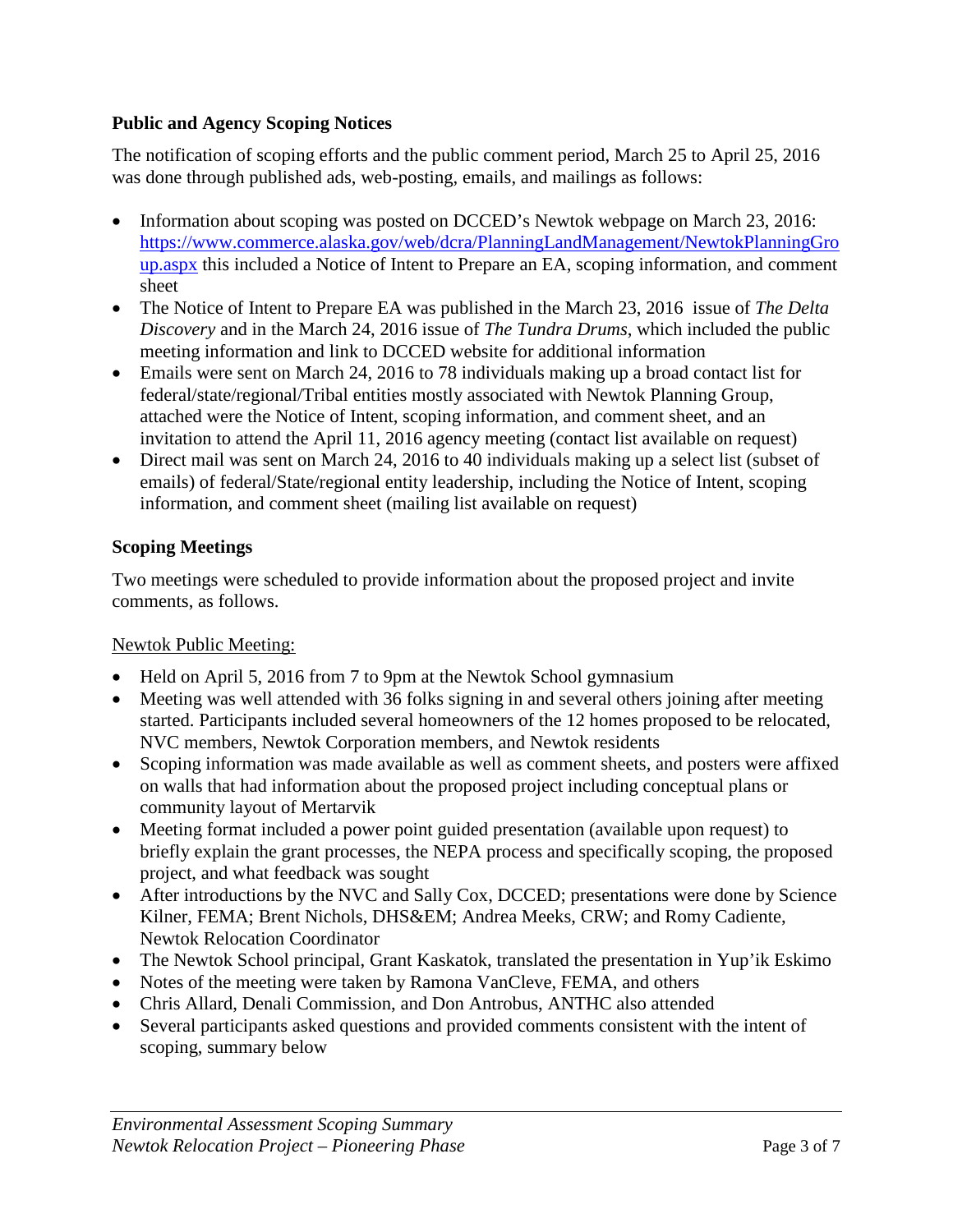Anchorage Agency Meeting:

- Held on April 11, 2016 from 1 to 2pm at DCCED office, 550 W  $7<sup>th</sup>$  Ave, Anchorage, a conference line was made available for folks to call in
- Meeting was well attended with 22 folks present in person and signed in (available on request), and several others joining the conference line
- Participants included NVC members and their attorney, Senator Murkowski's Office, Denali Commission, DCCED, AK DCRA, DHS&EM, Governor's Office, HUD, BIA, ANTHC, VSW, CEQ, CCHRC, TCC, AVCP
- Scoping information was made available as well as comment sheets
- Meeting format included a power point guided presentation, same as provided at public meeting (described above), after an introduction by Sally Cox, DCCED, the presentation was made by Science Kilner and Brent Nichols and Julie Stoneking, BIA, provided information on roads
- Notes of the meeting were taken
- Several participants asked questions and provided comments consistent with the intent of scoping, summary below

# **Summary of Comments**

Written or verbal comments were provided by state agencies, one business, and individuals or households. The comments mainly expressed concerns about alternative details and community/social/public service plans at Mertarvik. When questions were asked about the process or project and answers were known by those presenting, they were provided to participants. The below table summarizes the scoping comments received and they are listed in no particular order.

| <b>Commenter</b>        | <b>Method</b> | <b>Comment Summary</b>                                           |
|-------------------------|---------------|------------------------------------------------------------------|
| <b>USACE AK</b>         | voice mail    | Some prior environmental reviews completed for<br>٠              |
| District,               |               | Mertarvik                                                        |
| Environmental           |               | planned EA should be comprehensive                               |
| Section                 |               |                                                                  |
| USDA, Rural             | email         | Supportive of project and combined EA effort<br>$\bullet$        |
| Development,            |               | USDA can provide loans to NVC for future<br>$\bullet$            |
| Palmer AK               |               | development in Mertarvik for full range of housing               |
|                         |               | and infrastructure needs                                         |
| AK Dept. of             | email         | Recommendations provided for Mertarvik landfill<br>$\bullet$     |
| Environmental           |               | facility                                                         |
| Conservation, Solid     |               | Newtok currently has no permitted landfill facility<br>$\bullet$ |
| <b>Waste Program</b>    |               | so no waste may be disposed of there                             |
|                         | letter via    | FEMA should limit the scope of its EA to its<br>$\bullet$        |
| Gazewood &              | email         | funded action, and not include BIA TTP funded                    |
| <b>Weiner Attorneys</b> |               | roadwork in Mertarvik, which will have separate                  |
| at Law                  |               | environmental review, information provided about                 |
|                         |               | <b>BIA NEPA reviews</b>                                          |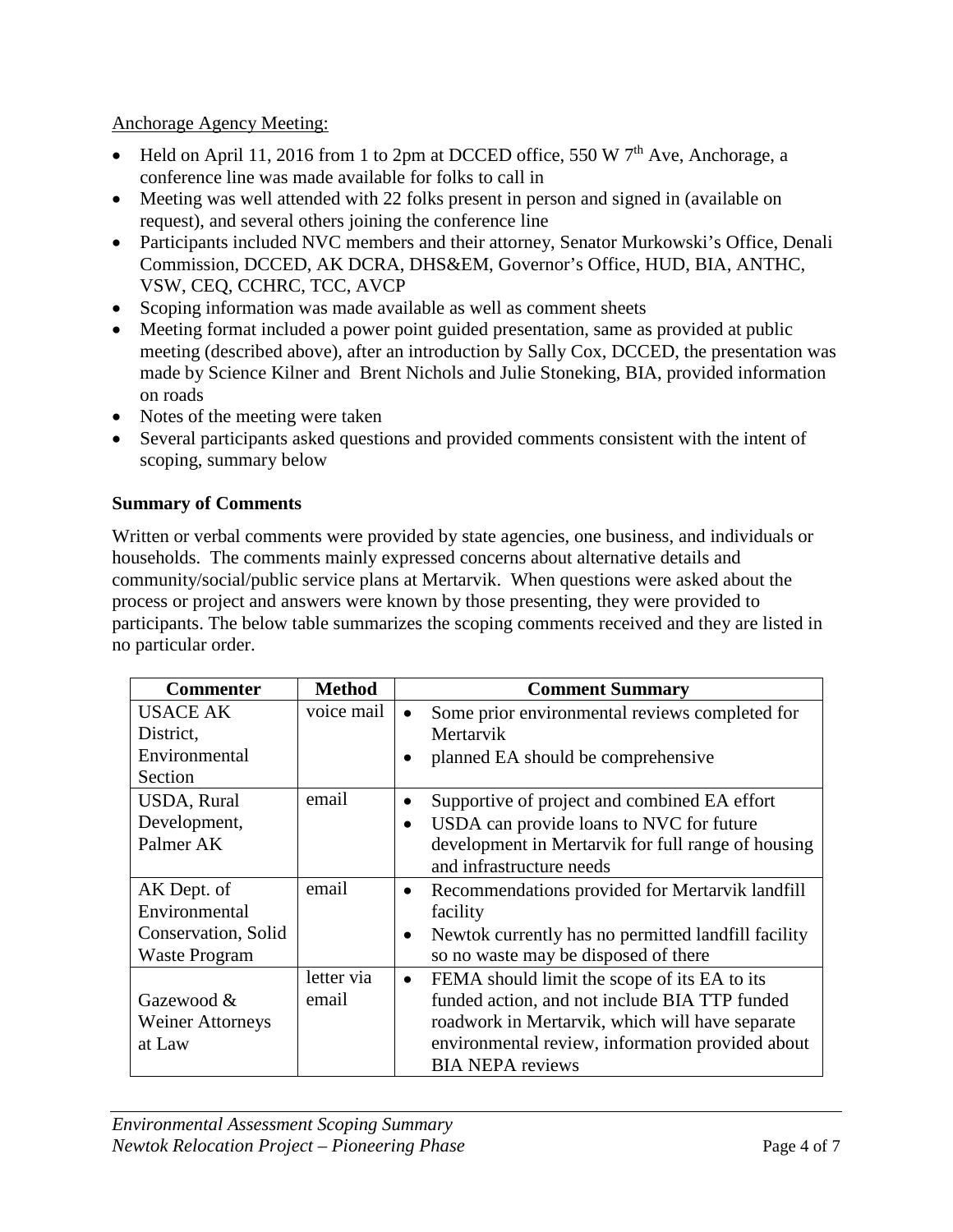| <b>Commenter</b>        | <b>Method</b> | <b>Comment Summary</b>                                                                                                                                                                                                                                                                                                                                                                                                                                                                                                                                                      |
|-------------------------|---------------|-----------------------------------------------------------------------------------------------------------------------------------------------------------------------------------------------------------------------------------------------------------------------------------------------------------------------------------------------------------------------------------------------------------------------------------------------------------------------------------------------------------------------------------------------------------------------------|
|                         |               | Relocation efforts should be coordinated with past,<br>ongoing and future environmental reviews by<br>other agencies, referred to 2008 USACE EA<br>completed for Mertarvik Evacuation Center<br>Concern over disruptions, extent and timing of<br>$\bullet$<br>environmental review relative to proposed summer<br>2016 work in Mertarvik<br>Is a EA level of review appropriate for relocations,<br>$\bullet$<br>referred to FEMA's NEPA regulations for<br><b>Categorical Exclusions</b><br>Alternatives may not be relevant<br>Encouraged buyout as the preferred option |
| Individual or Household |               |                                                                                                                                                                                                                                                                                                                                                                                                                                                                                                                                                                             |
| Purpose and Need        | verbal        | What is timing or schedule for relocations, 2016 or<br>2017, need to move is urgent<br>Ninglick River erosion severe, a lot concern over 4<br>$\bullet$<br>structures closest to bank<br>Flooding along Newtok River (slough) and lake<br>$\bullet$<br>has been getting worse<br>Continued ground settling, land subsidence, is<br>٠<br>worsening flooding and erosion risks                                                                                                                                                                                                |
| <b>Proposed Action</b>  |               | Ground is very soft, there will need to be enough<br>$\bullet$<br>gravel to move and set up homes so they are stable<br>Will homes be able to be loaded onto a barge<br>$\bullet$<br>Can homes be moved in the winter, over ice road<br>٠<br>If relocation sites aren't good will funding be lost<br>$\bullet$<br>What are plans for more homes in Mertarvik<br>Concerns over damage to the homes during the<br>$\bullet$<br>move and whether repairs would be made<br>Could the homes be dismantled and reassembled                                                        |
| <b>Alternatives</b>     |               | Building a flood control/erosion wall or levee<br>won't work<br>Many questions about buy-out alternative and how<br>$\bullet$<br>this would work and impact relocations and<br>substitutions<br>If buyout, demolition debris could be burned on-<br>site instead of transporting to landfill (expensive<br>barging and disposal costs)<br>If buyout, building materials could also be<br>salvaged and reused since building materials are<br>costly to ship in and scarce                                                                                                   |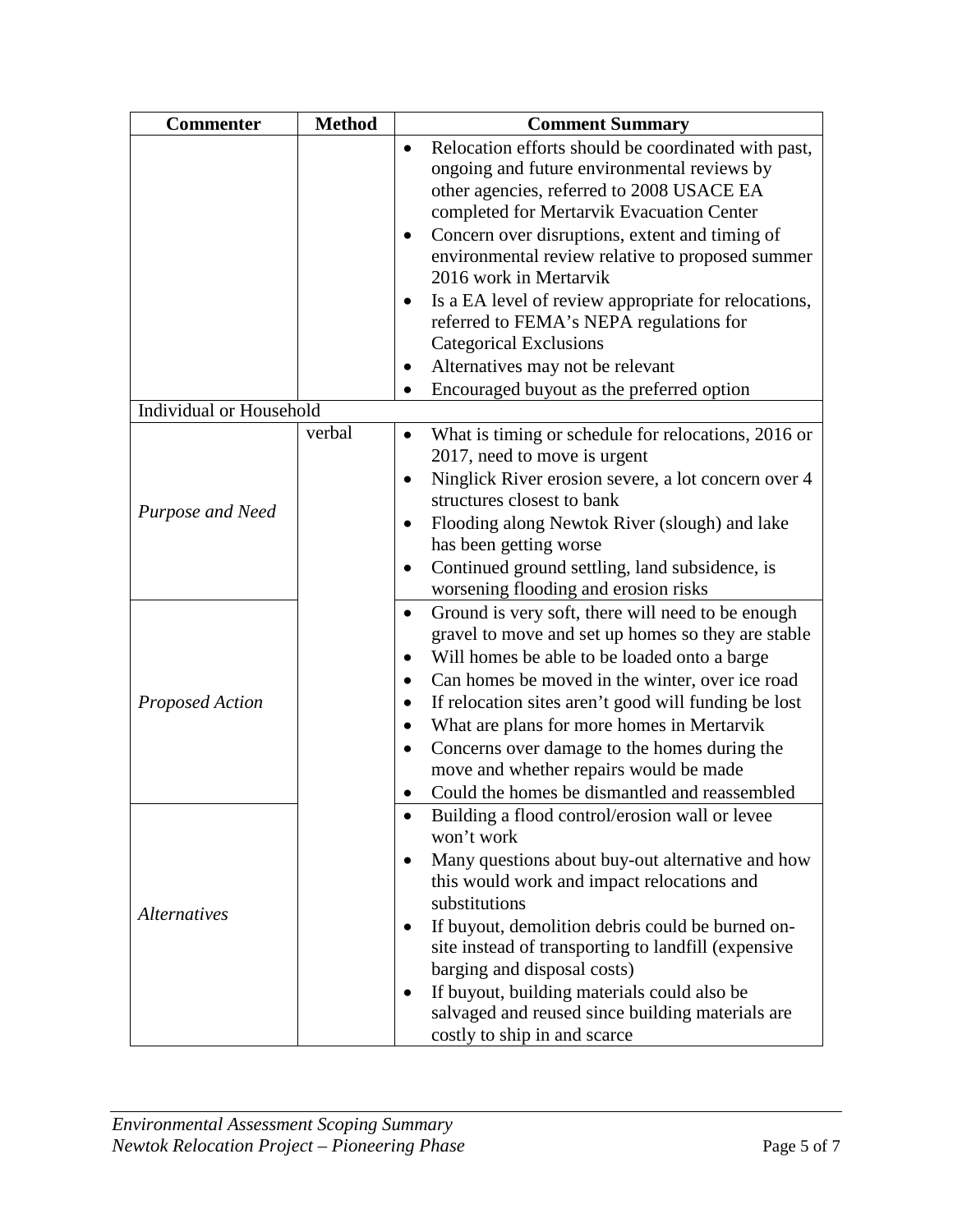| <b>Commenter</b>                            | <b>Method</b> | <b>Comment Summary</b>                                                                                                                                                                                                                                                                                                                                           |
|---------------------------------------------|---------------|------------------------------------------------------------------------------------------------------------------------------------------------------------------------------------------------------------------------------------------------------------------------------------------------------------------------------------------------------------------|
| Environmental/Nat                           |               | Impacts to fish need considered, salmon and seals                                                                                                                                                                                                                                                                                                                |
| ural/Cultural                               |               | Ground is very soft, wetlands, will need to be                                                                                                                                                                                                                                                                                                                   |
| Resources                                   |               | enough gravel to move and set up homes                                                                                                                                                                                                                                                                                                                           |
| Social/Community/<br><b>Public Services</b> |               | What are plans for health care or a medical<br>$\bullet$<br>facility/clinic in Mertarvik for pioneer residents<br>What are plans for transportation in and out of<br>$\bullet$<br>Mertarvik, by air or boat, to support pioneer<br>residents<br>What are plans for education, will a school be built<br>$\bullet$<br>to support relocated families with children |

## **Scoping Conclusions**

The comments received during this scoping effort will be helpful to finalize the scope of the proposed action for an EA. They also help focus continued coordination and collaboration with federal funding agencies and stakeholders that have connected actions and concurrent NEPA requirements. Implementation details of the proposed action and the buyout alternative will be need to be further explored/evaluated for presentation in a draft EA, and to the NVC to support decision-making. Additionally, given the urgency to take action and anticipated extent of time to further develop supporting infrastructure in Mertarvik, interim mitigation measures will need to be explored at least for the structures most at risk to riverine erosion. Given the interest over community, social, or public services and facilities in Mertarvik, the draft EA will need to articulate the NVC's plans to address these critical elements that will be needed to support permanent occupancy of relocated 'pioneer' residents in Mertarvik.

# **Next Steps**

The following includes tasks and coordination needed to draft the EA.

- Scope of EA federal action, including connected actions, needs finalizing with NVC, BIA and HUD; and other stakeholder as necessary
- Details on roles (lead/cooperating federal agency), responsibilities, EA tasks, documentation, and EA schedule need to be defined initially amongst FEMA, BIA and HUD, and then coordinated with the NVC and others
- Information gaps need to be addressed to draft a meaningful EA, make findings of effect, determine mitigation measures, and further NEPA decision-making, including further public involvement; these includes provision of:
	- Finalized Mertarvik community survey/layout, housing master plan (at least for relocated homes and those that may be built with HUD loans)
	- Preliminary infrastructure design and engineering plans for the pioneering phase (community and quarry roads, utility retrofits for potable water, wastewater management, solid waste management, power and bulk fuel storage)